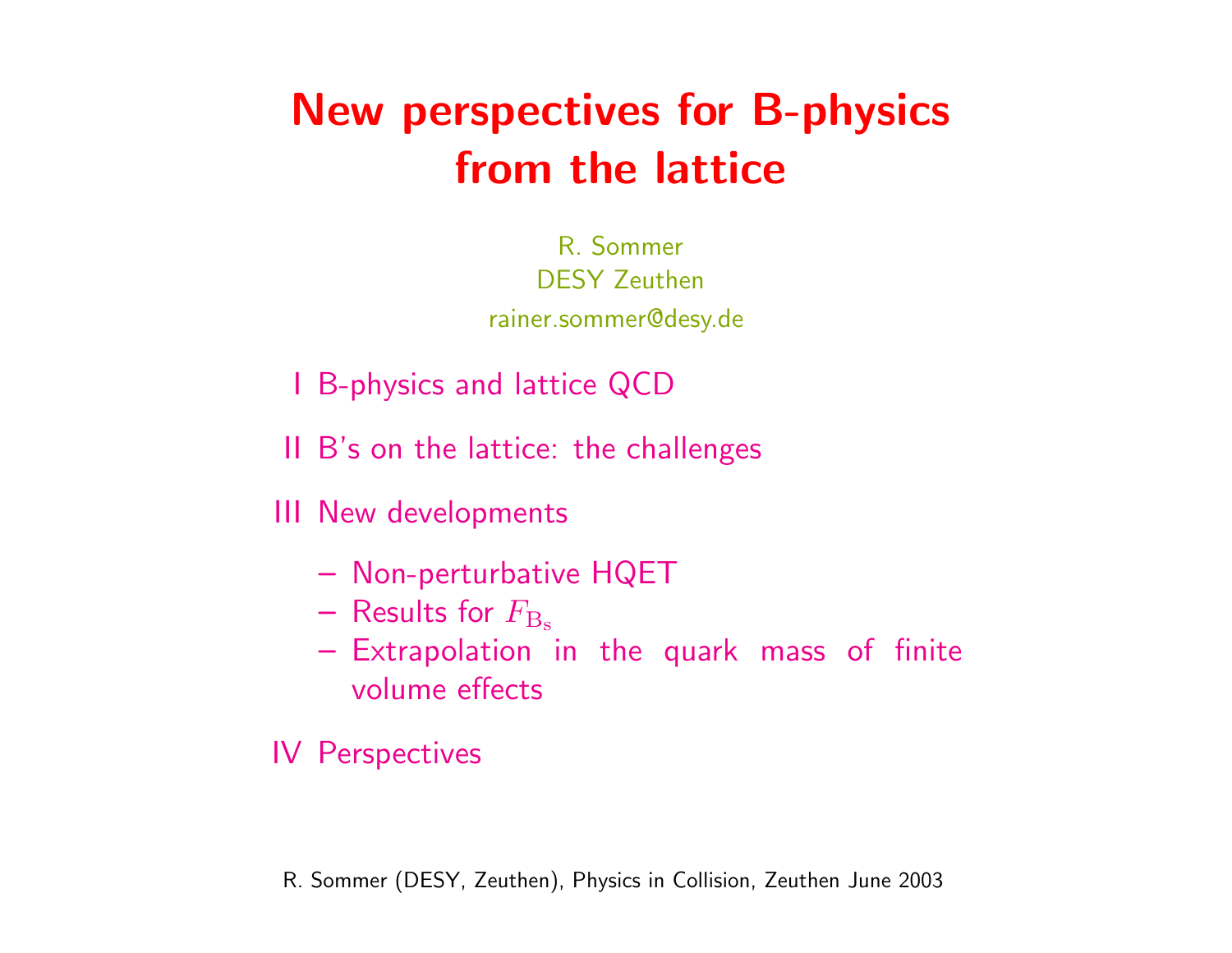I. B-physics and lattice QCD

Relevant for

- the determination of the CKM-parameters
	- "fundamental" parameters of nature
	- CP puzzle
- the b-quark mass
- spectrum and lifetimes of b-hadrons
- non-perturbative tests of HQET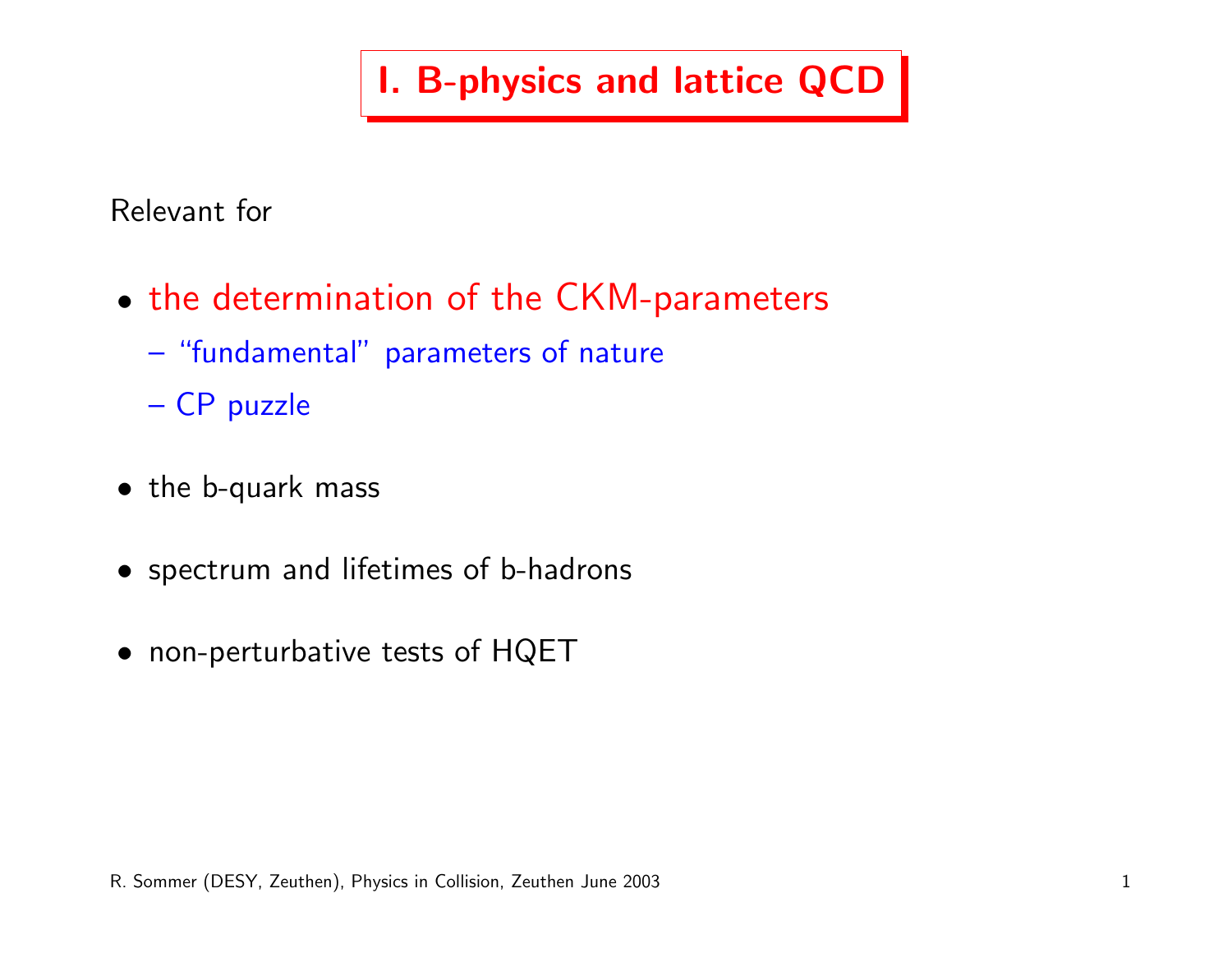### The CKM matrix

$$
\begin{pmatrix}\n d' \\
s' \\
b'\n\end{pmatrix}_{L} = \begin{pmatrix}\n V_{ud} & V_{us} & V_{ub} \\
V_{cd} & V_{cs} & V_{cb} \\
V_{td} & V_{ts} & V_{tb}\n\end{pmatrix}\n\begin{pmatrix}\n d \\
s \\
b\n\end{pmatrix}_{L}
$$
\n
$$
\begin{pmatrix}\n 1 - \frac{\lambda^2}{2} & \lambda & A\lambda^3(\rho - i\eta) \\
1 - \frac{\lambda^2}{2} & A\lambda^2 & 1\n\end{pmatrix}
$$
\n
$$
\begin{pmatrix}\n 1 - \frac{\lambda^2}{2} & \lambda & A\lambda^3(\rho - i\eta) \\
1 - \frac{\lambda^2}{2} & A\lambda^2 & 1\n\end{pmatrix}
$$
\n**6** side from  $\Delta m_d$   
\n
$$
\Delta m_s/\Delta m_d
$$
\n
$$
\begin{pmatrix}\n 2aV_{ub}^* \\
4\lambda^3(1 - \rho - i\eta) & -A\lambda^2 & 1\n\end{pmatrix}
$$
\n
$$
\begin{pmatrix}\n 0,0\n\end{pmatrix}
$$
\n
$$
\begin{pmatrix}\n F_{B_d}^2 B_{B_d} \\
\Delta m_s/\Delta m_d\n\end{pmatrix}
$$
\n
$$
\begin{pmatrix}\n F_{B_d}^2 B_{B_d} \\
\Delta m_s/\Delta m_d\n\end{pmatrix}
$$
\n
$$
\begin{pmatrix}\n 0,0\n\end{pmatrix}
$$
\n
$$
\begin{pmatrix}\n F_{B_d}^2 V_{B_s} \\
\Delta V_{B_s} \n\end{pmatrix}
$$
\n
$$
\begin{pmatrix}\n 0,0\n\end{pmatrix}
$$
\n
$$
\begin{pmatrix}\n 0,0\n\end{pmatrix}
$$
\n
$$
\begin{pmatrix}\n 0,0\n\end{pmatrix}
$$
\n
$$
\begin{pmatrix}\n 0,0\n\end{pmatrix}
$$
\n
$$
\begin{pmatrix}\n 0,0\n\end{pmatrix}
$$
\n
$$
\begin{pmatrix}\n 0,0\n\end{pmatrix}
$$
\n
$$
\begin{pmatrix}\n 0,0\n\end{pmatrix}
$$
\n
$$
\begin{pmatrix}\n 0,0\n\end{pmatrix}
$$
\n
$$
\begin{pmatrix}\n 0,0\n\end{pmatrix}
$$

with  $\langle\overline{M}|\mathcal{O}_{\Delta\mathrm{M}=2}|M\rangle=\frac{4}{3}m_{\mathrm{M}}^{2}F_{M}^{2}B_{M}\qquad\quad\langle B_{\mathrm{d}}|$ 

$$
\langle B_{\rm d}|\bar b\gamma_\mu\gamma_5 d|0\rangle=ip_\mu F_{\rm B_{\rm d}}
$$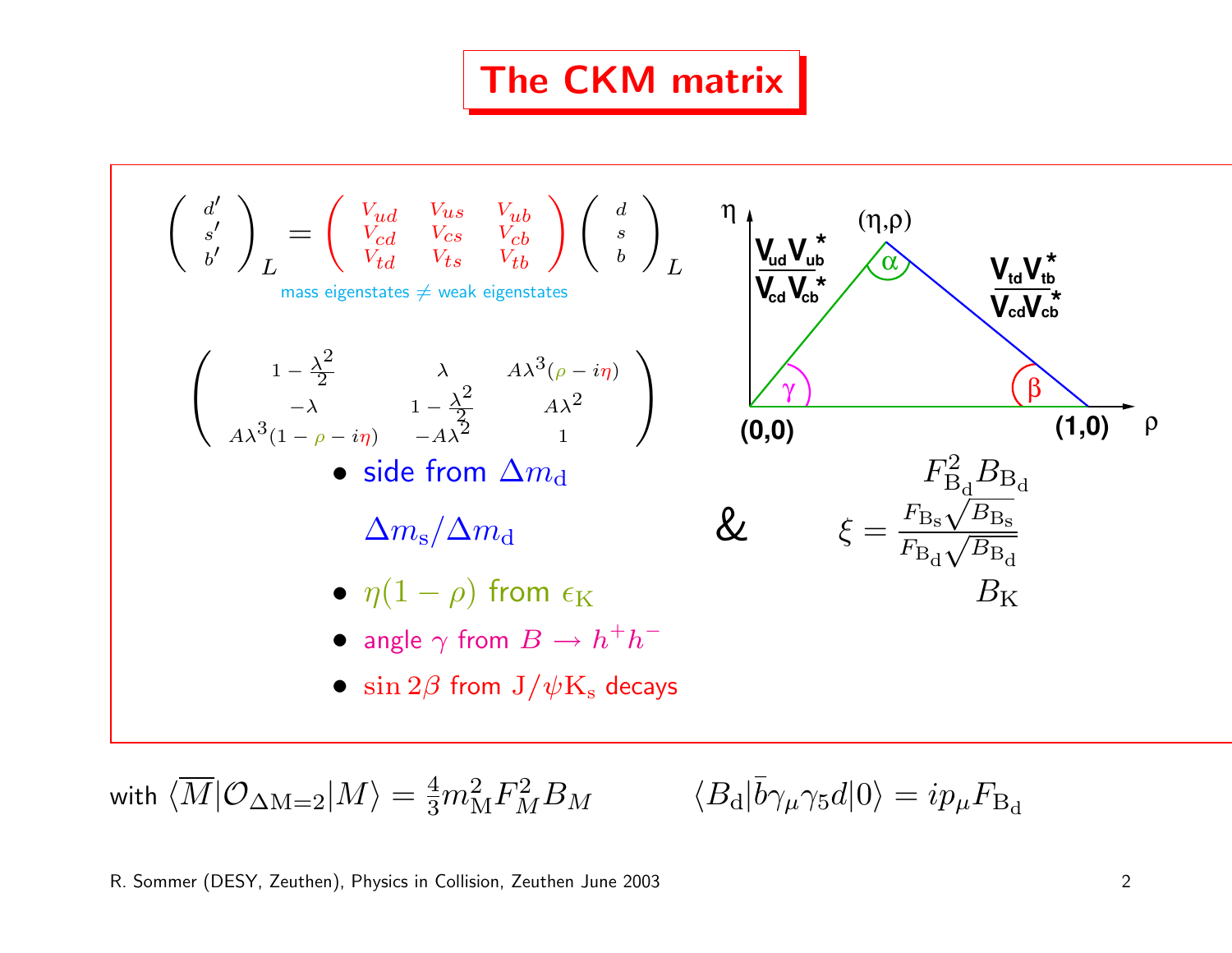

Analysis: M. Ciuchini et al., 2001; update by M. Ciuchini

precision CKM-physics, e.g. check of unitarity probably requires the determination of key parameters from "first principles" (lattice QCD)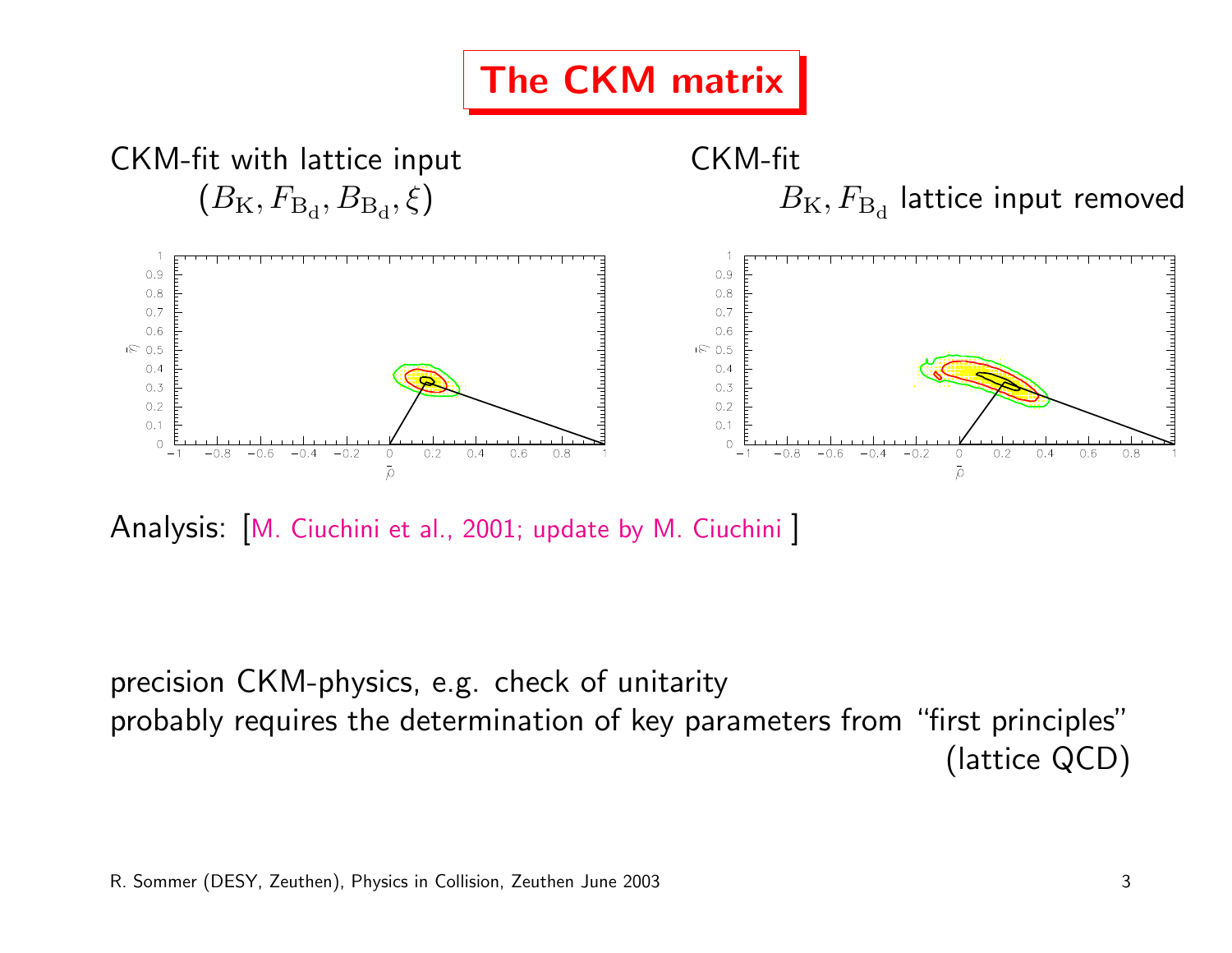Key parameters from "first principles"

- Key parameters
	- $-$  e.g.  $\xi, B_{\rm K}, F_{\rm B_d}, B_{\rm B_d}$ – but also  $M_{\rm b}$  (RGI quark mass) etc.

• first principles 
$$
\mathcal{L}_{\text{QCD}} = -\frac{1}{2g_0^2} \text{tr} \{ F_{\mu\nu} F_{\mu\nu} \} + \sum_f \overline{\psi}_f \{ D + m_f \} \psi_f
$$

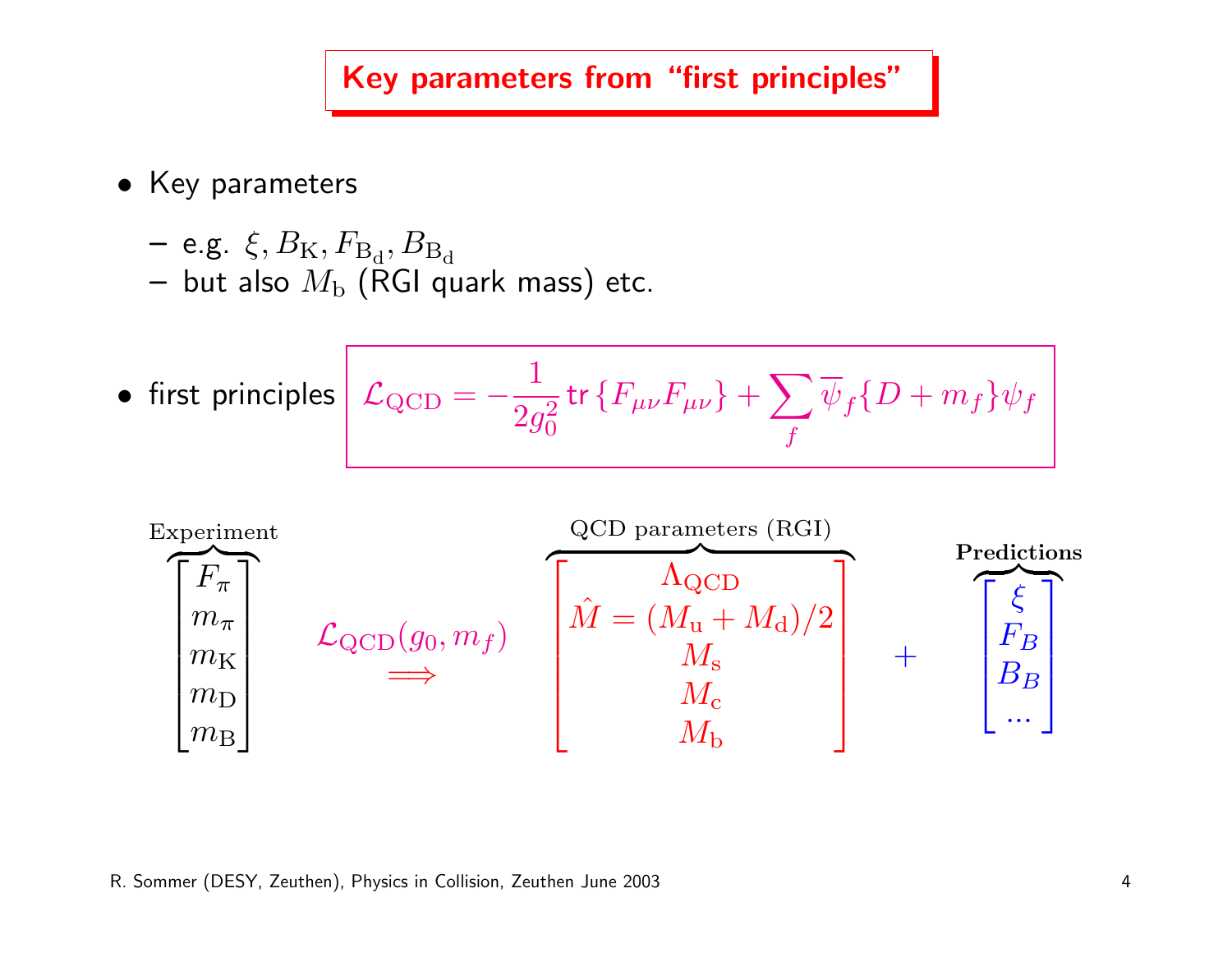

mean?

Discretization of  $\mathcal{L}_{\text{QCD}}$  with

- gauge invariance
- locality
- unitarity





renormalization ⇓ continuum limit

low energy matrix elements

 $\pm$ O  $\sqrt{1}$  $\overline{\phantom{a}}$  $\frac{1}{\text{computer time}}$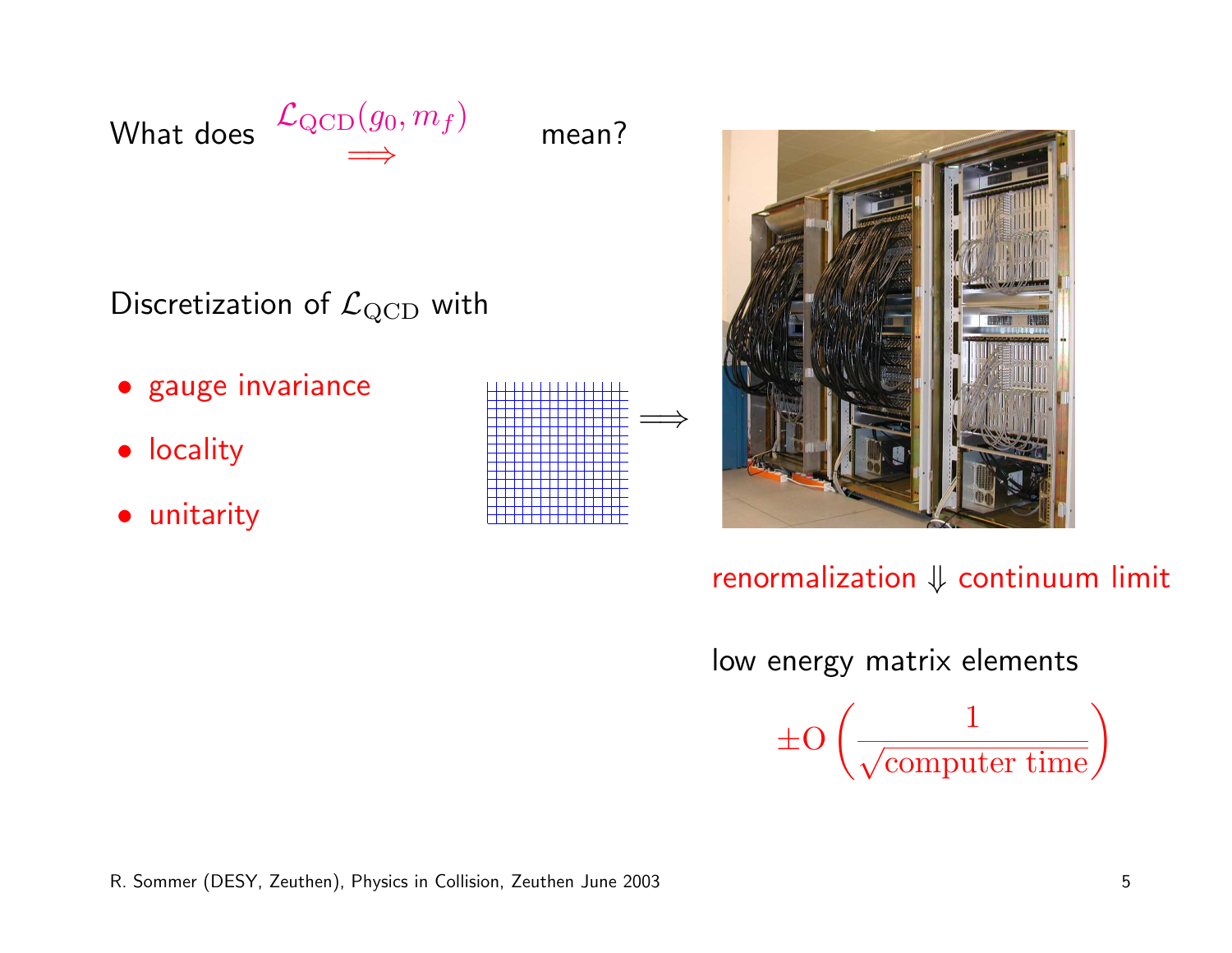A meson correlation function in Feynman graphs (full QCD)

#### $\rightarrow$  quenched approximation:

drop the determinant (neglect fluctuations of  $\det(D + m_f))$ 

 $\leftarrow$  MODEL



#### Still: we often quench ...

... to practise (not first principles but excellent testing ground of methods & surprisingly accurate in tested cases)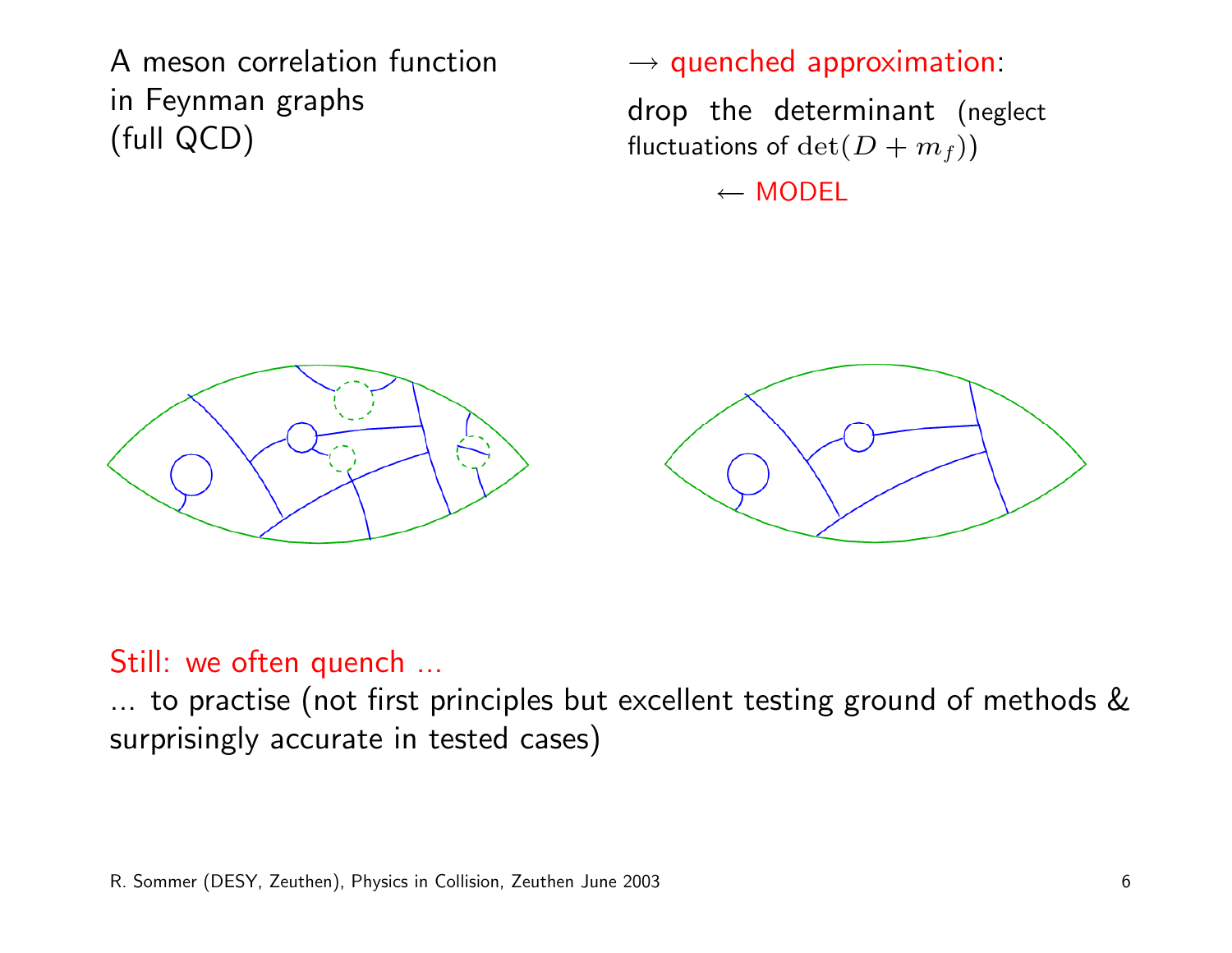## II. The challenges

Take a large lattice as it is possible in the quenched approximation

#### $L \approx 2.5$ fm

finite size effects due to light  $\pi$ 's

 $a \approx 0.07$ fm discretization errors for B's



#### **► light quarks are too light b-quark is too heavy**

R. Sommer (DESY, Zeuthen), Physics in Collision, Zeuthen June 2003 7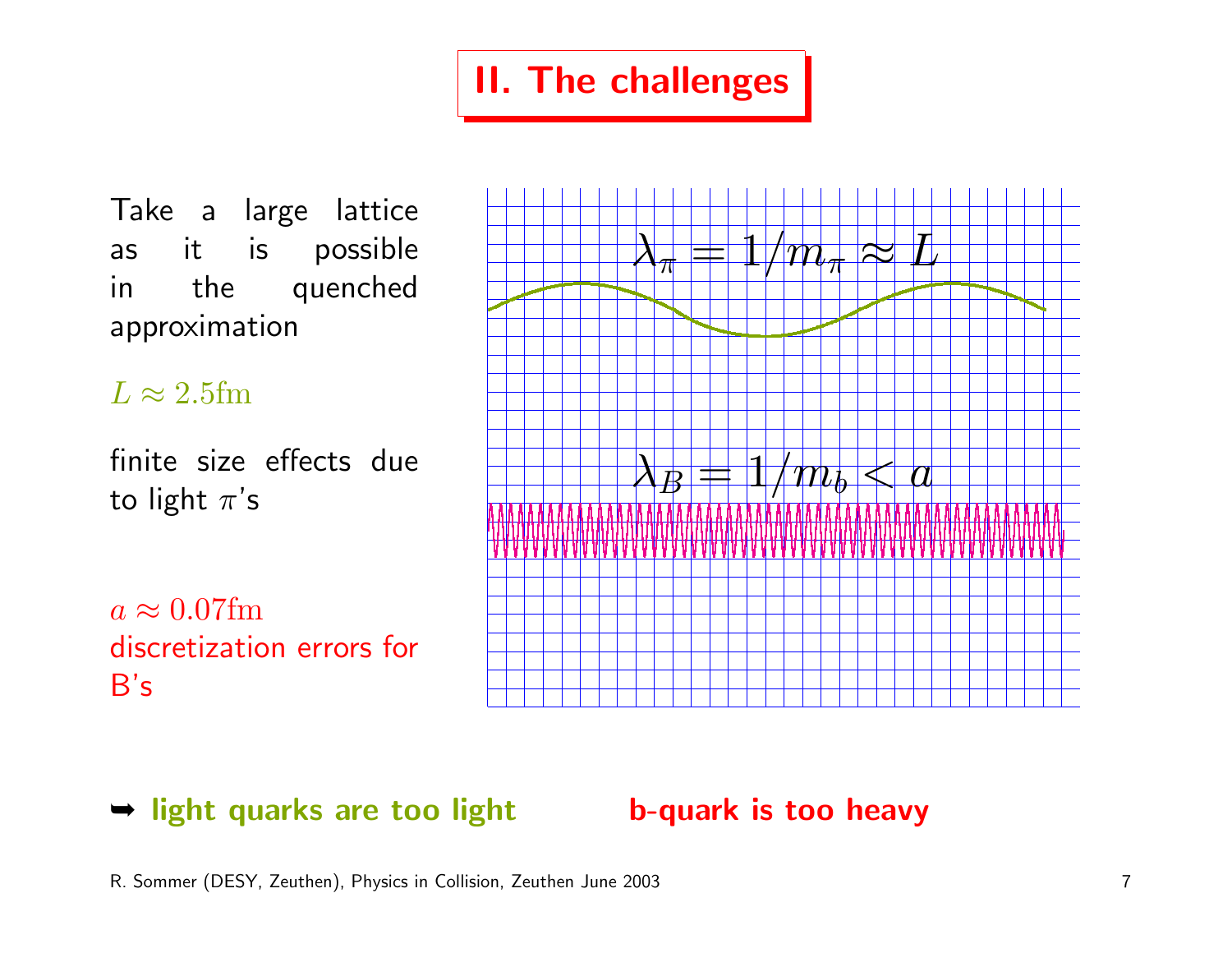- light quarks are too light (for the computer ressources)
	- $\rightarrow$  "chiral" extrapolations  $\Rightarrow$  brief discussion
	- **►** hopefully new algorithms with better performance at small quark masses [M. Hasenbusch, 2001; M. Lüscher 2003 ]



#### R. Sommer (DESY, Zeuthen), Physics in Collision, Zeuthen June 2003 8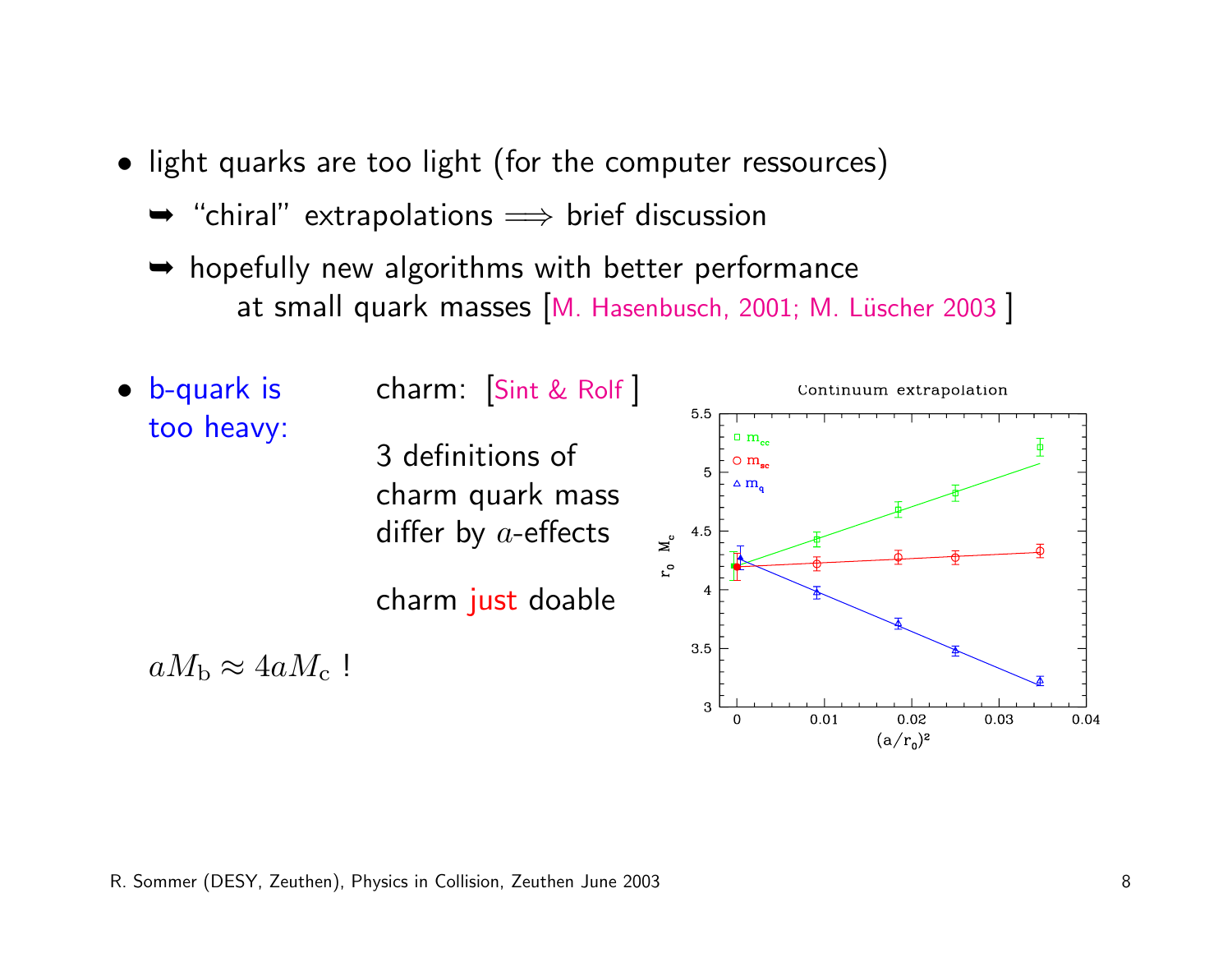Attempts to solve the problem of a heavy b-quark

**O** anisotropic lattices beware: dropping space/time symmetry  $\rightarrow$  fine tuning necessary subtleties under depate



➋ extrapolations

beware: order of limits:

$$
\lim_{m_h \to m_b} \lim_{am_h \to 0} F(m_h, am_h)
$$

➌ effective theories

- 
- NRQCD  $\mathcal{L}_{\rm HQET} = \overline{\psi}_{\rm h} \, D_0 \, \psi_{\rm h} -$ 1  $\frac{1}{2m_{\rm b}}\overline{\psi}_{\rm h}{\bf D}^2\psi_{\rm h}-\frac{c_\sigma}{2m}$  $\frac{c_\sigma}{2m_\text{b}}\psi_\text{h}\mathbf{B}\cdot\sigma\psi_\text{h}+\dots$ – HQET

**◆ combinations, in particular of ❷, ❸** 

Dominant procedure in the last decade:

- try several approaches; if they agree, apply to phenomenology
- probably very much limited in precision  $(10\% , 15\%, ?)$

#### can we do better?

**► New developments: it seems so.**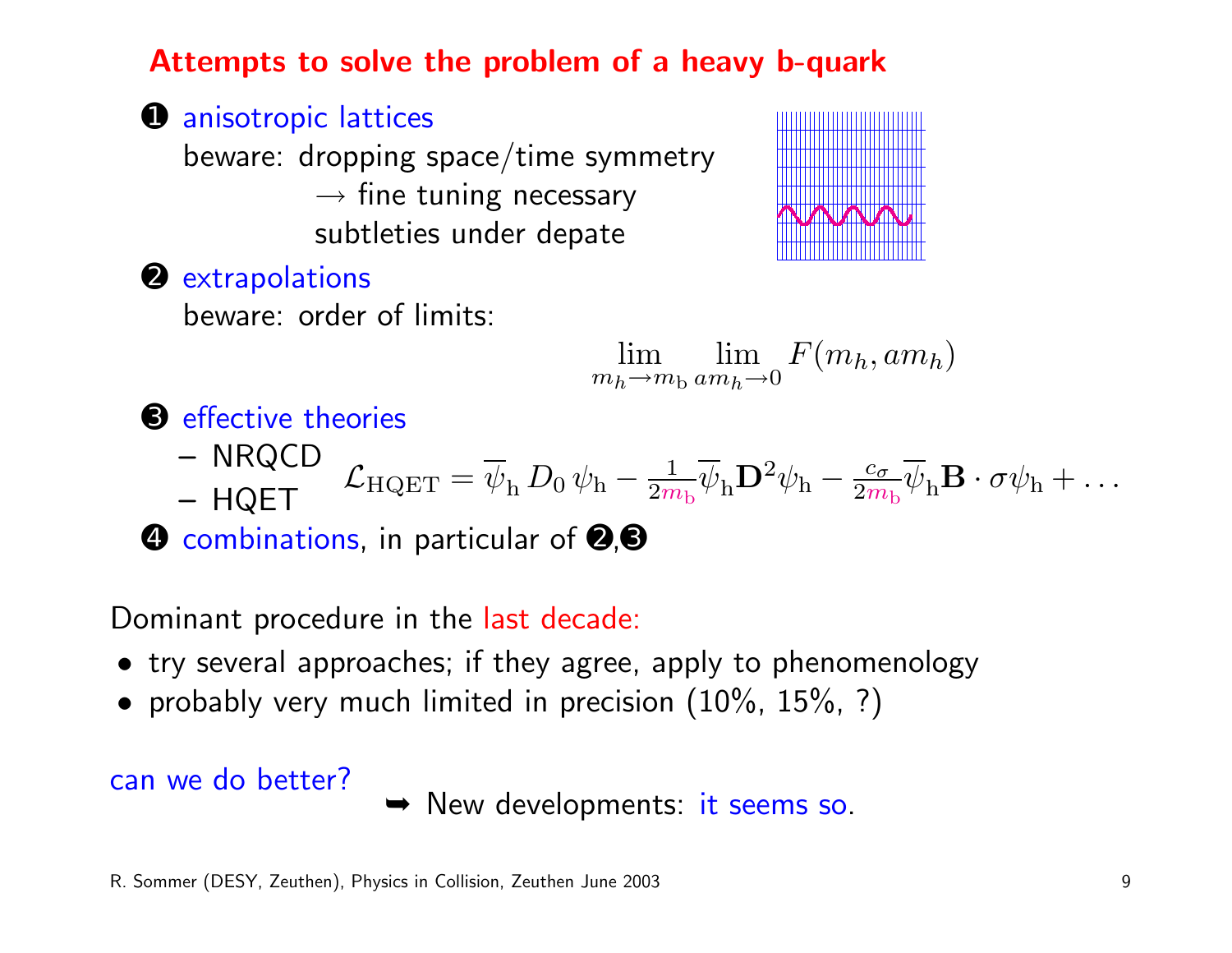#### Chiral extrapolations

- One of the major problems in lattice QCD (also for light hadrons) computational effort  $\propto m_\pi^{-(4+z)}\,,\;z\approx 5\,$  !!
- New discussion for B-physics [Kronfeld & Ryan, 2002; Becirevic et al., 2002; Sanz-Cillero, Donoghue & Ross, 2003 ]
- old procedure: fixed b-quark mass
	- $-$  data at various values of  $m_{\rm quark} \propto m_{\pi}^2$
	- linear (maybe quadratic) extrapolation to physical value of  $m_\pi^2$
- But chiral perturbation theory gives (correct asymptotic expansion)

$$
F_{\rm B} = F_0 \left[ 1 - \left( \frac{1 + 3g_{B^*B\pi}^2}{16\pi^2 F_\pi^2} \right) \frac{3}{8} m_\pi^2 \ln \frac{m_\pi^2}{\mu^2} + C(\mu^2) + \mathcal{O}(m_\pi^4) \right]
$$

(The physics: effective theory for  $\pi$ -loops) [Grinstein et al., 1992; Goity, 1992]  $g_{B^*B\pi} \approx 0.6$ , [CLEO 2001; Abada et al, 2002]  $C(\mu^2)$  unknown.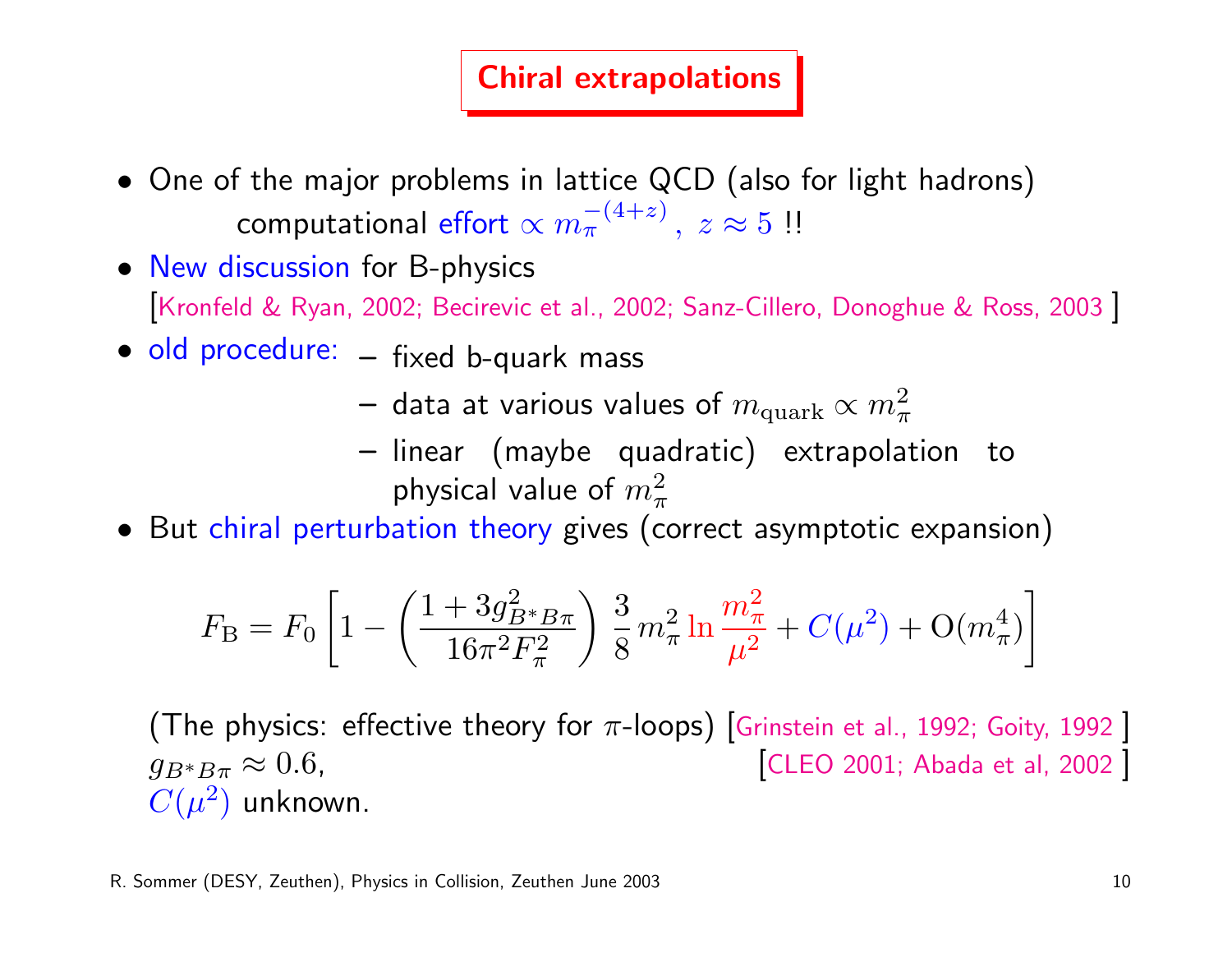• Use Chiral perturbation theory formula

$$
F_{\rm B} = F_0 \left[ 1 - \left( \frac{1 + 3g_{B^* B \pi}^2}{16\pi^2 F_{\pi}^2} \right) \frac{3}{8} m_{\pi}^2 \ln \frac{m_{\pi}^2}{\mu^2} + C(\mu^2) + O(m_{\pi}^4) \right]
$$

 $g_{B^*B\pi}\approx 0.6$  [CLEO 2001; Abada et al, 2002]

fit  $C(\mu^2)$ ,  $\qquad O(m_\pi^4)$  dropped done by [JLQCD 2002 ]:

is chiral PT applicable for these  $\pi$ -masses?

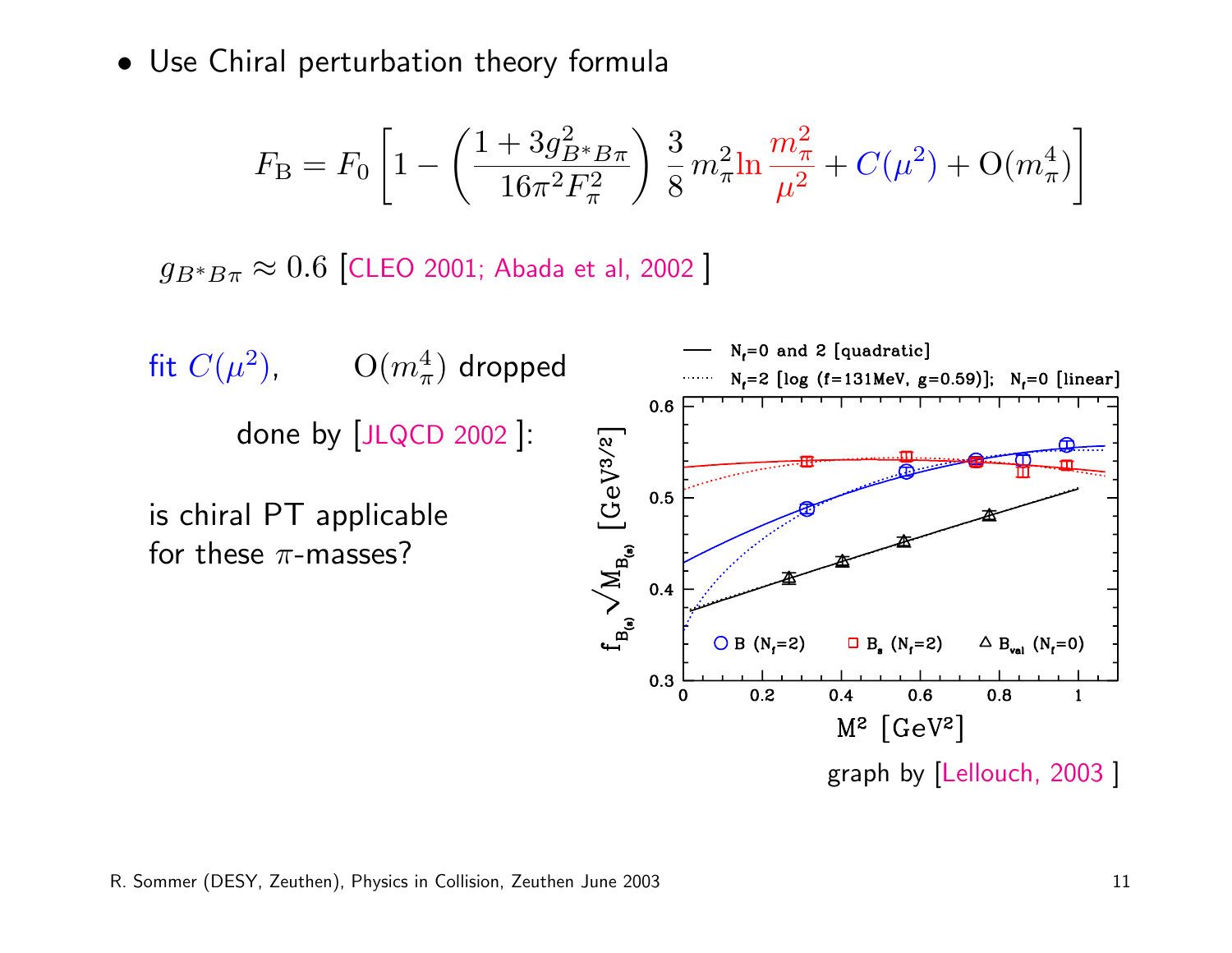- Donoghue et al.:
	- Chiral perturbation theory with a finite cutoff,  $\Lambda = O({\rm GeV})$
	- argue: extended applicability domain because  $m_\pi^2$   $\;\rightarrow\; \infty$  limit is properly treated( $\pi$  decouples!)



- model (cutoff) dependent taming of  $\mathrm{O}(m_\pi^4)$  terms
- present uncertainty (also in  $\xi$ ) 10 % : [Kronfeld & Ryan ] 5 % : [Donoghue et al. ]
- unfortunately: these are all (clever but) rough estimates
- true solution requires smaller quark masses new algorithms [M. Hasenbusch, 2001; M. Lüscher 2003; ??? ] may help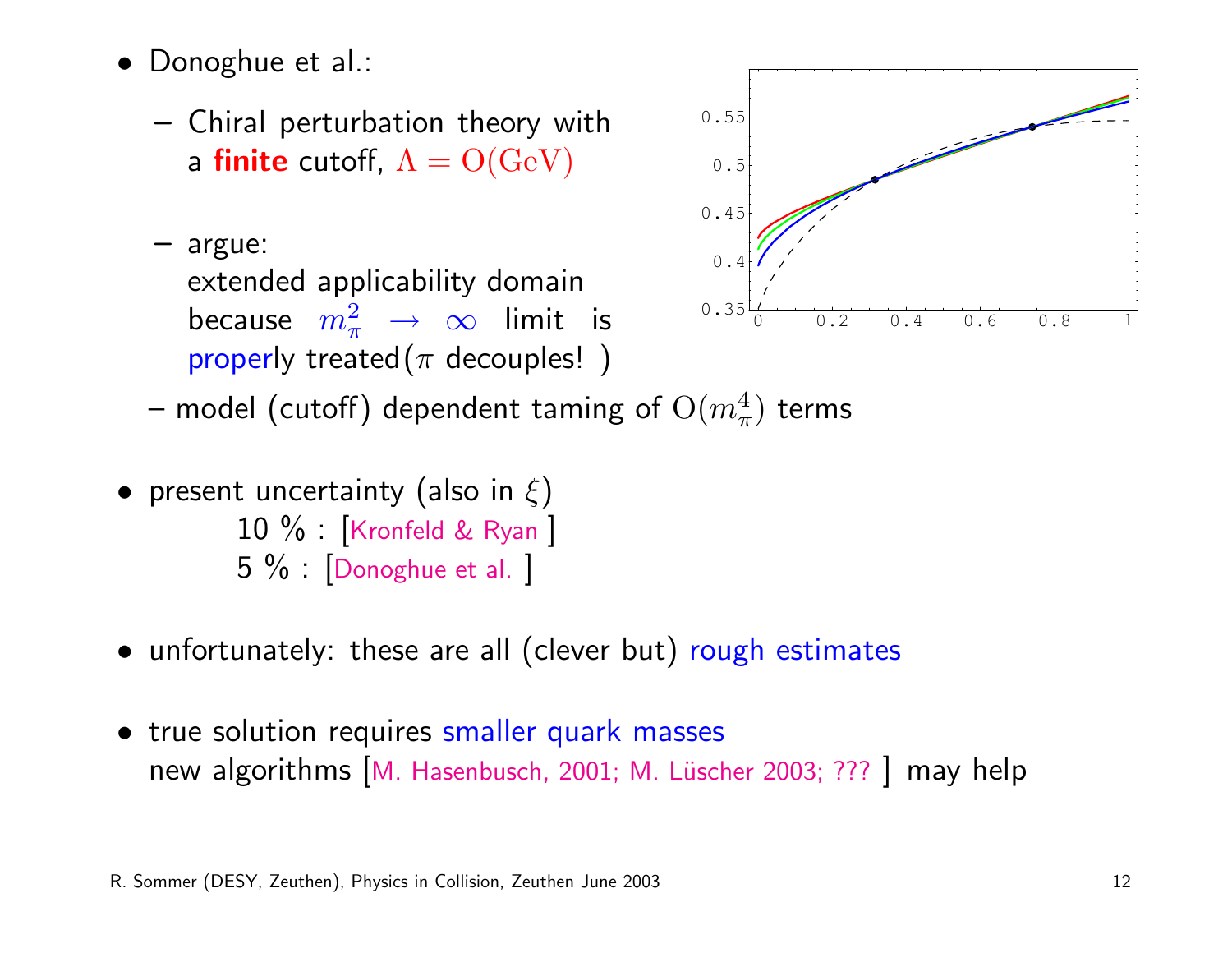III. New developments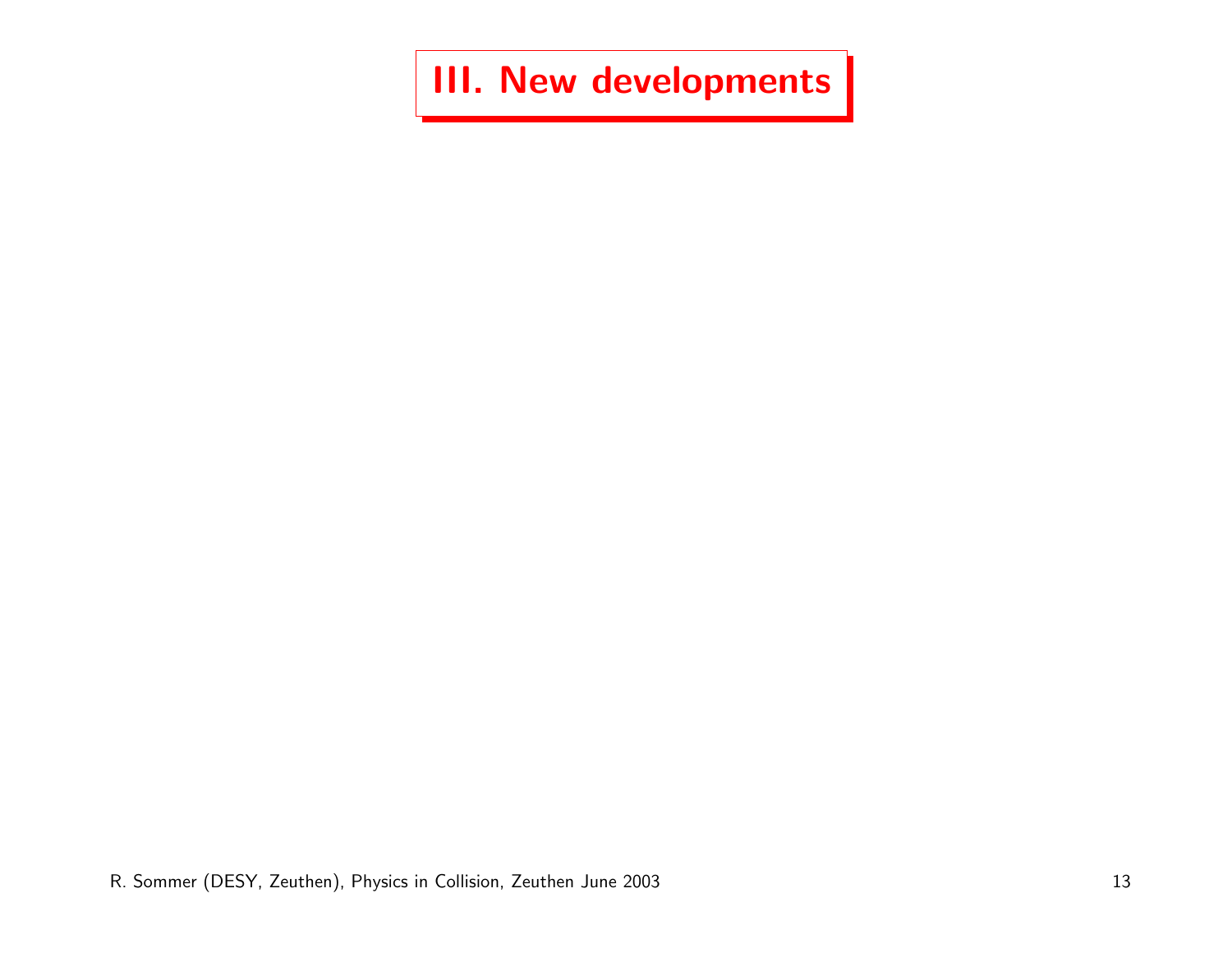#### Non-perturbative HQET

 $m_{\rm b} \ll \Lambda_{\rm QCD}$ : accurate expansion in  $\Lambda_{\rm QCD}/m_{\rm b}$ 

possible stumble stones:

**O** statistical precision

 $\bullet$  number of parameters grows with the order in  $\Lambda_{\rm QCD}/m_{\rm b}$ 

 $\Theta$  **parameters** have to be fine-tuned **non-perturbatively** for  $a \rightarrow 0$  to exist

considerable improvement on  $\bullet$ by change of the discretization of HQET (discretization errors checked!) [M. Della Morte et al. ( *ALPHA* **Collaboration** ), 2003 ]

best version makes use of "HYP-links" Hasenfratz & Knechtli, 2001



solution to  $\Theta$ ,  $\Theta$ : matching of HQET & QCD in finite volume [Heitger & S, 2001; *ALPHA* **Collaboration** , 2003 ]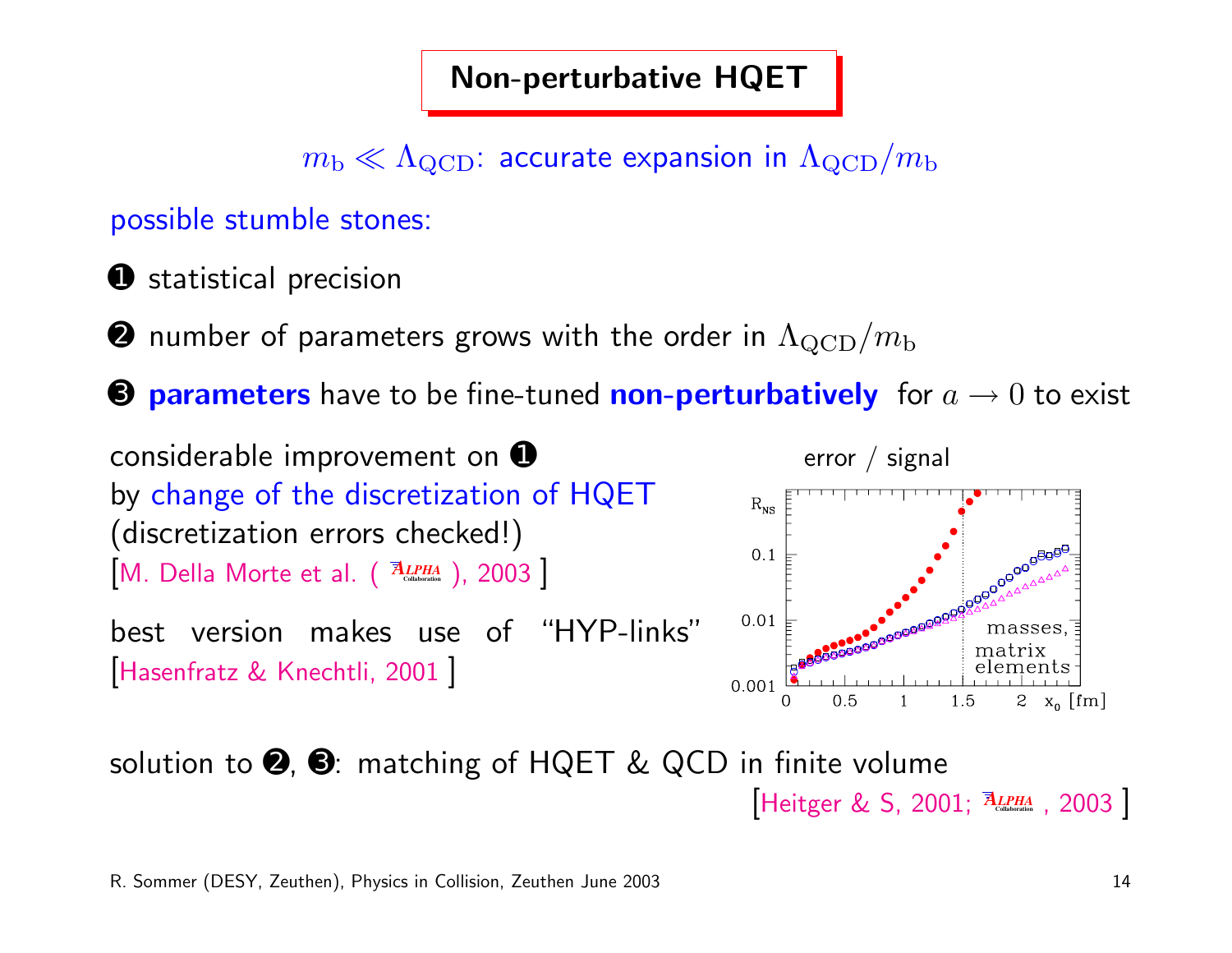#### Non-perturbative matching of HQET and QCD

• why non-perturbative matching ?

HQET: effective theory, new operators at each order in  $1/m_{\rm b}$ new free parameters  $c_k$ parameters are computable from QCD:

transfer of predictivity  $QCD \rightarrow HQET$ 

this has to be done non-perturbatively, otherwise there are errors

$$
\Delta c_k \sim \frac{g_0^{2(l+1)}}{a} \sim \frac{1}{a \; [\ln (a \Lambda)]^{l+1}} \; \overset{a \rightarrow 0}{\longrightarrow} \; \infty \qquad \text{parameters computed to} \; \\ l\text{-loops}
$$

no continuum limit! (if  $c_k$  are computed at a finite order in  $g^2)$ 

- non-perturbative matching: requires to be able to simulate the b-quark !
- The trick: start in small volume,  $L \approx 0.2\,\mathrm{fm}$

R. Sommer (DESY, Zeuthen), Physics in Collision, Zeuthen June 2003 15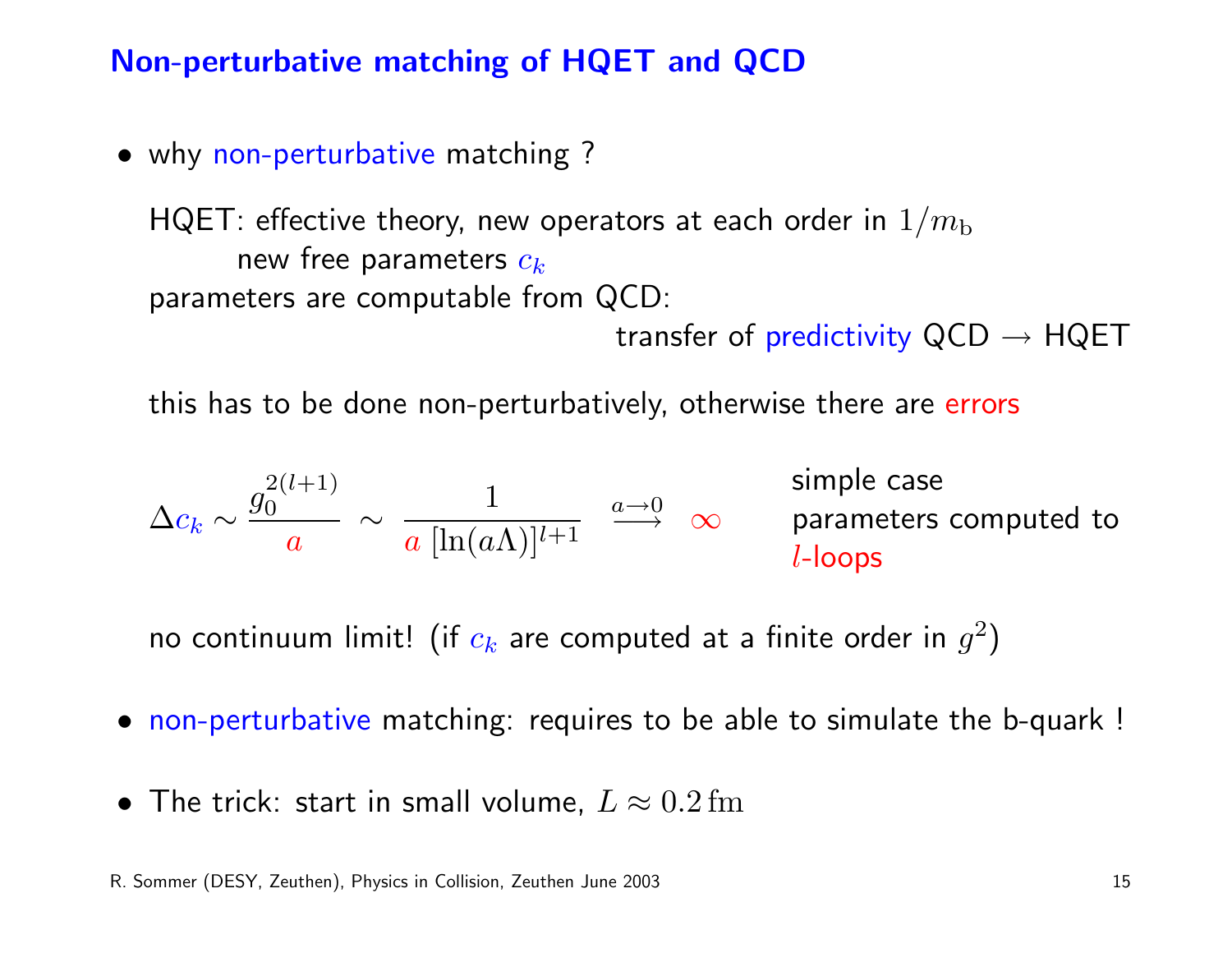• The trick: start in small volume,  $L \approx 0.2 \, \text{fm}$ :  $L \ll 1/m_\pi$ 

#### QCD

#### HQET



**► HQET-parameters from QCD-observables in small volume**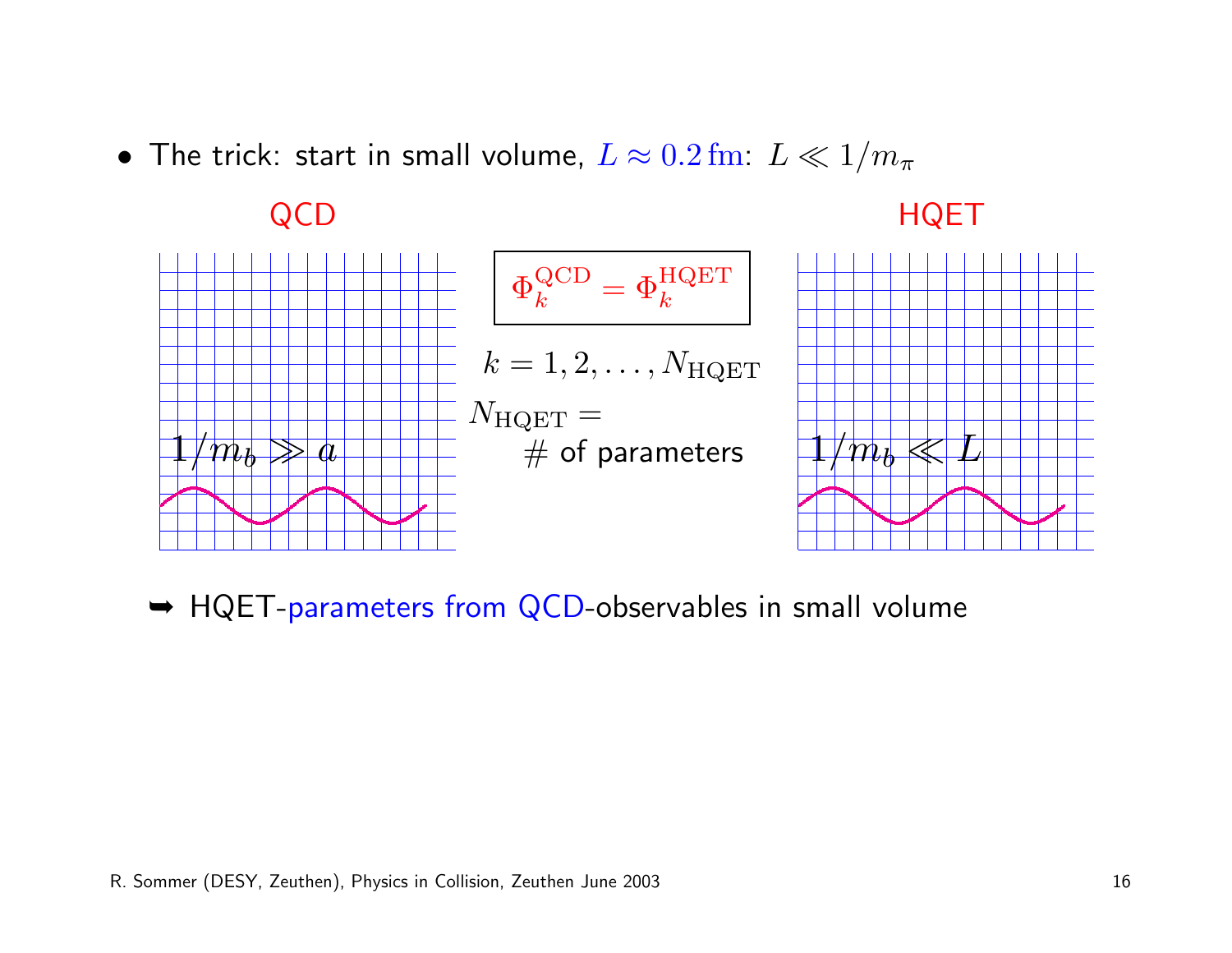Physical observables (e.g.  $B_{\rm B_s}, F_{\rm B_s}$ ) need a large volume, such that the B-meson fits comfortably:  $L = L_0 \approx 2$  fm



Connection achieved by recursive method: Lüscher, Weisz & Wolff, 91; *ALPHA* **Collaboration** 1993-2003 ]

- first fully non-perturbative formulation of HQET
- continuum limit can be taken in all steps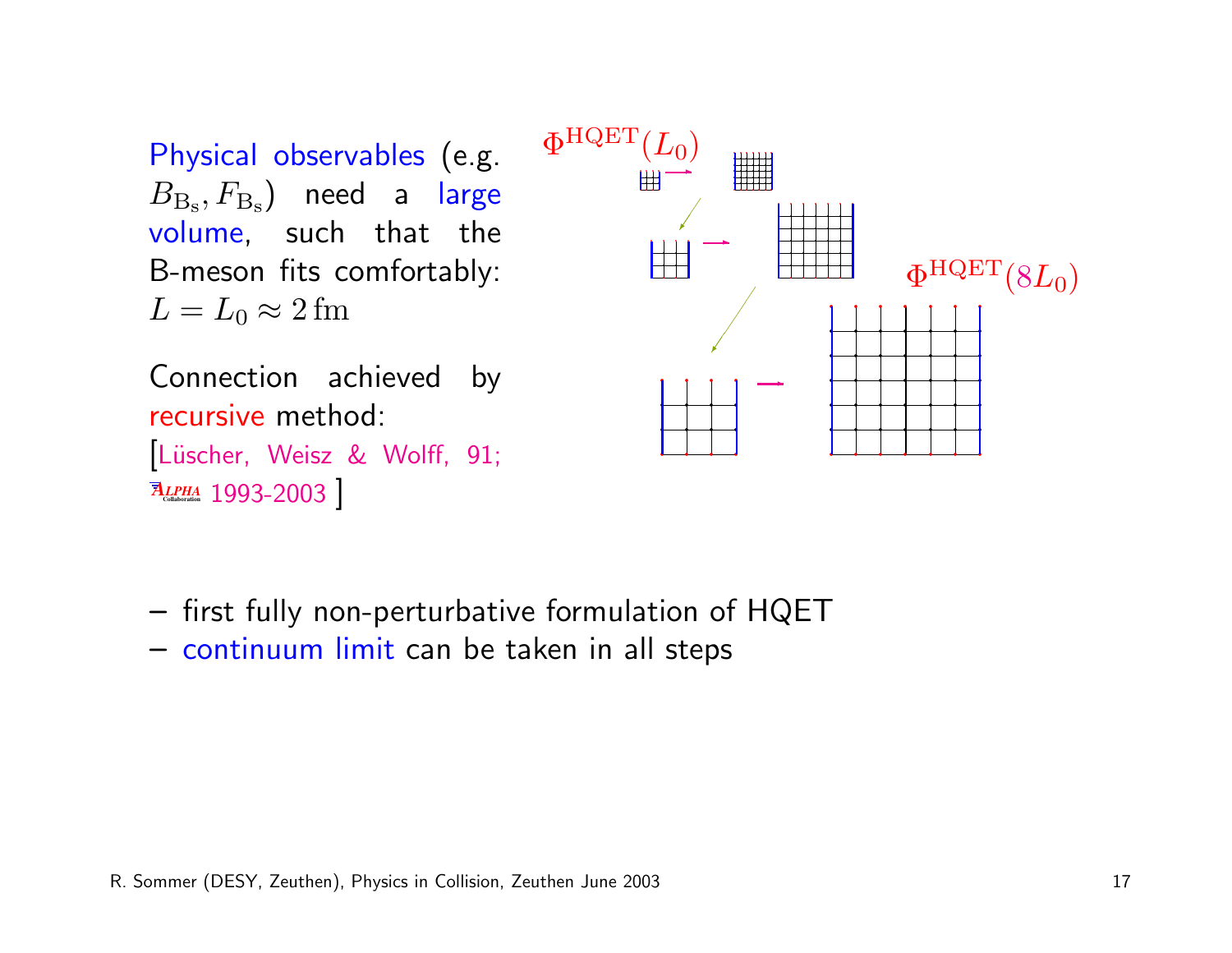At lowest order in  $1/m<sub>b</sub>$  (static approximation) simple equations result: example: computation of the b-quark mass

$$
\Gamma(L) = \text{finite volume B-meson "mass"}
$$
\n
$$
= \text{energy of a state with quantum \# of a B in an } L^4 \text{ world}
$$
\n
$$
L_2 = 4L_1 = 2L_0
$$

$$
m_{\rm B} = \underbrace{E_{\rm stat} - \Gamma_{\rm stat}(L_2)}_{a \to 0 \text{ in HQET}} + \underbrace{\Gamma_{\rm stat}(L_0)}_{a \to 0 \text{ in HQET}} + \underbrace{\Gamma(L_0, M_{\rm b})}_{a \to 0 \text{ for } M_{\rm b}L_0 \gg 1: L_0 \approx 0.2 {\rm fm}}
$$

 $\blacktriangleright$  Solve the above equation for  $M_{\rm b}$  (the RGI b-quark mass)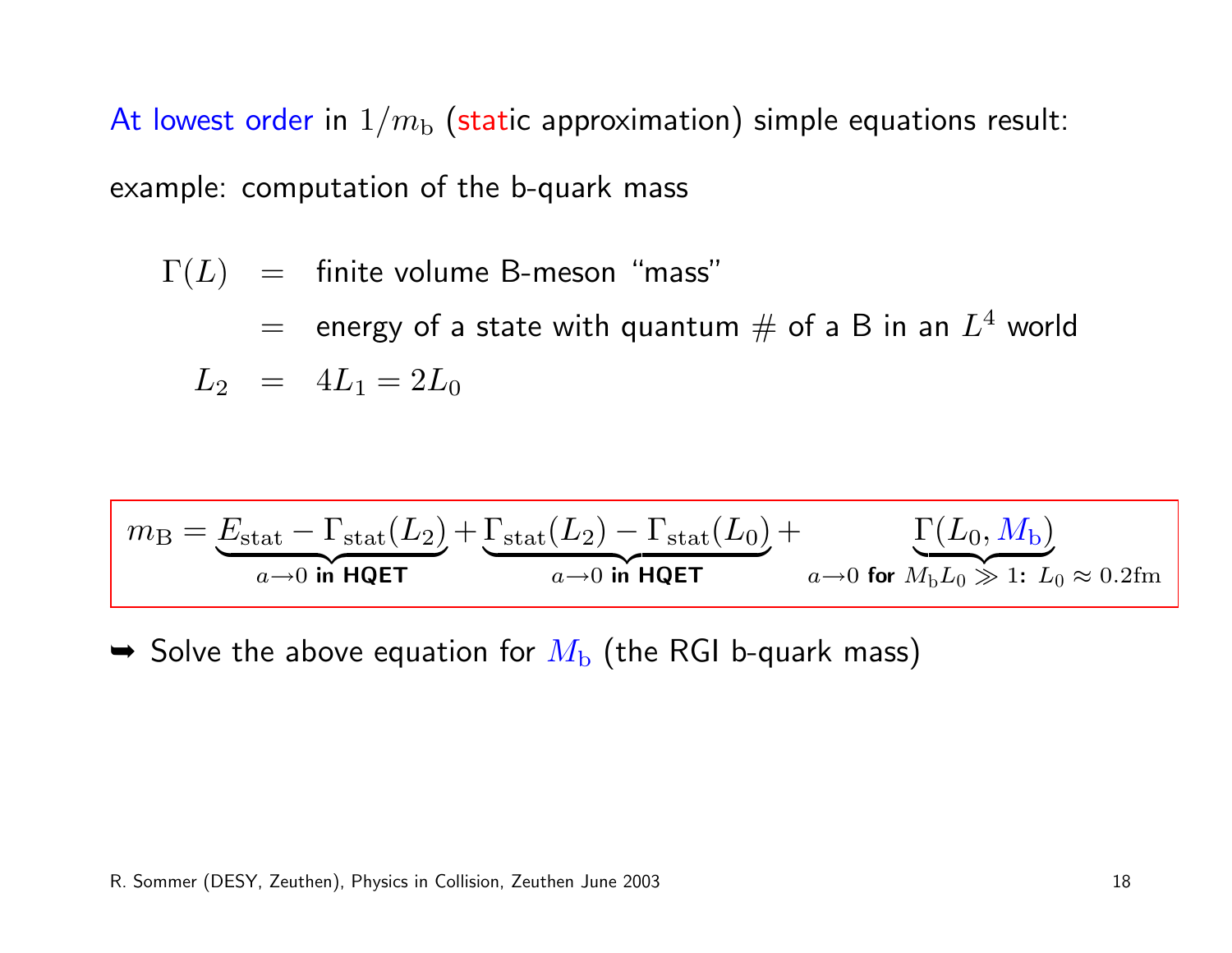$$
m_{\rm B} = \underbrace{E_{\rm stat} - \Gamma_{\rm stat}(L_n)}_{a \to 0 \text{ in HQET}} + \underbrace{\Gamma_{\rm stat}(L_0)}_{a \to 0 \text{ in HQET}} + \underbrace{\Gamma(L_0, M_{\rm b})}_{a \to 0 \text{ for } M_{\rm b}L_0 \gg 1: L_0 \approx 0.2 {\rm fm}}
$$

continuum extrapolations (results still in quenched approximation):

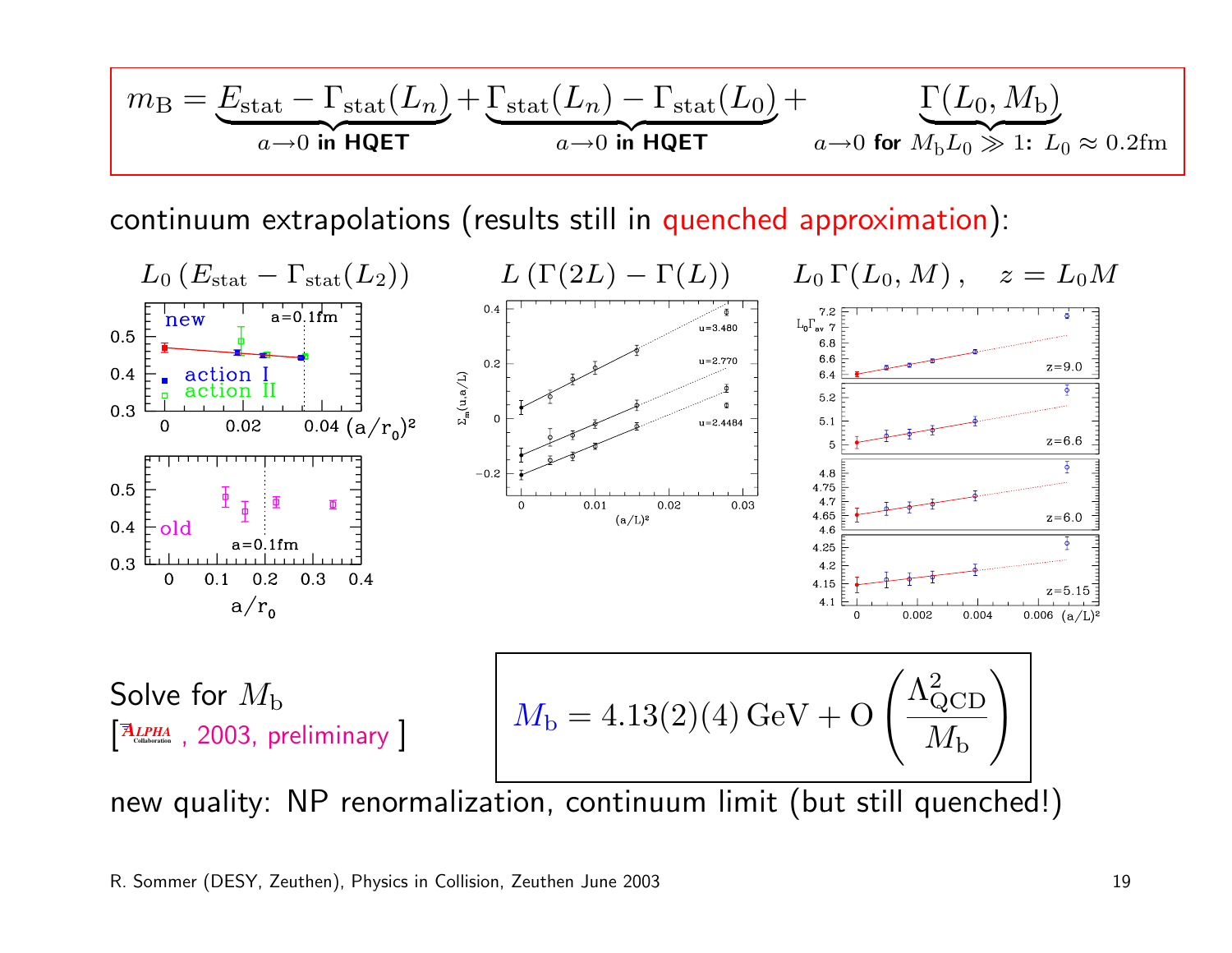### Continuum limit for  $F_{\text{B}_s}$

# $F_{\rm PS}\sqrt{m_{\rm PS}} = C_{\rm PS}(m_{\rm PS})\Phi^{\rm stat}_{\rm RGI} + {\rm O}(1/m_{\rm PS})$

 $C_{\rm PS}(m_{\rm PS})$  perturbatively computable weak (logarithmic)  $m_{\rm PS}$ -dependence [Shifman & Voloshin, 87; Politzer & Wise, 88; ... Chetyrkin & Grozin, 2003 (3-loop) ]

- $\bullet$  Computation of  $F_{\rm B_s}$  in lowest order in HQET quenched!
	- NP renormalization [Heitger,Kurth & S; 2003 ]
	- action with reduced statistical errors
	- $-$  linear  $a$ -effects removed
	- preliminary continuum extrapolation
- $F_{\rm PS}(m_{\rm PS})$  for  $m_{\rm PS} \approx (0.8 1.8) \times m_{\rm Ds}$ 
	- details as above
- combine by interpolation (linear in  $1/m_\mathrm{PS}$ )

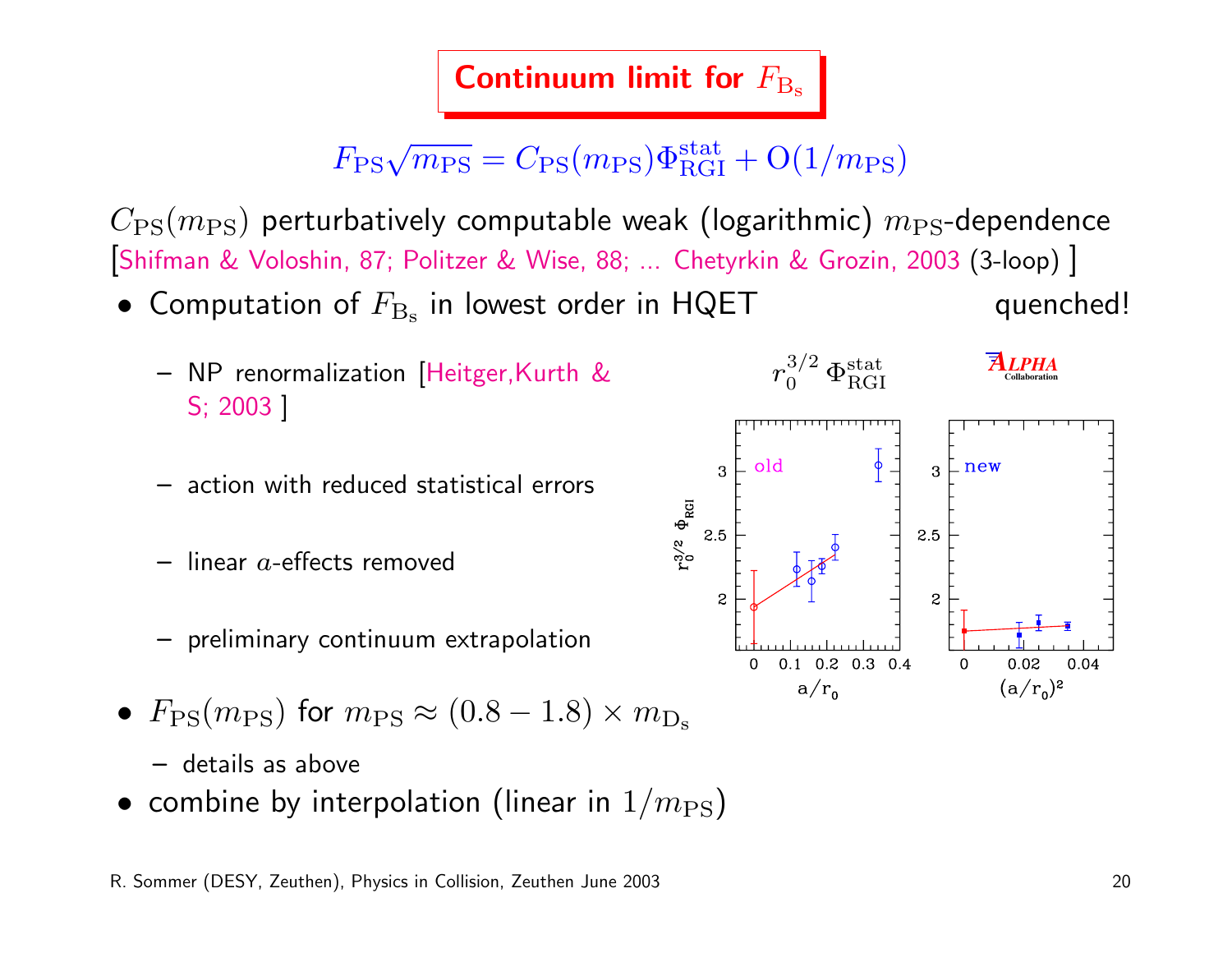• combine by interpolation

 $F_{\rm PS}\sqrt{m_{\rm PS}} = C_{\rm PS}(m_{\rm PS})\Phi^{\rm stat}_{\rm RGI} + \frac{c_-}{m_{\rm PS}}$  $m_{\rm PS}$ 





preliminary, quenched!

*ALPHA* **Collaboration**

- improvements in progress
- compares well with the result of second new method  $(\bullet)$ , to be discussed...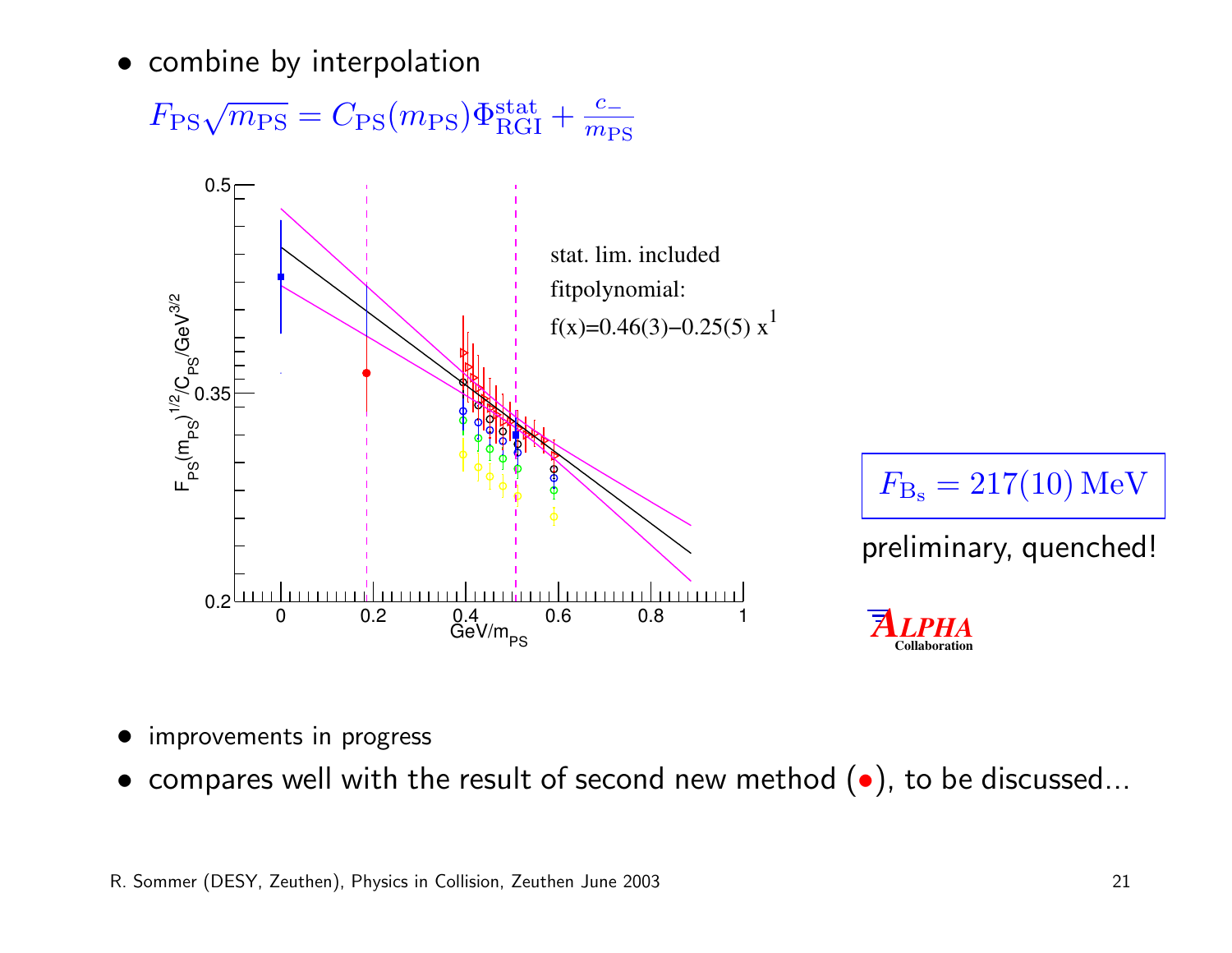#### Extrapolation of finite volume effects in the quark mass

[Guagnelli, Palombi, Petronzio & Tantalo, 2002-2003 ]

• Same starting point as NP HQET b-quark can be simulated in small volume  $(L_1 = 0.4 \text{ fm})$ 

• Observation: 
$$
\sigma_{\Phi}(m_h, L) = \frac{\Phi(m_h, 2L)}{\Phi(m_h, L)}
$$
 has weak dependence on  $m_h$ 

(e.g. 
$$
\Phi = F_B
$$
)

lim  $m_h \rightarrow m_b a m_h \rightarrow 0$ lim easier to take for such ratios (finite size effects)

in practise:  $\sigma_{\Phi}(m_h,L) = \sigma_0(L) + \frac{\sigma_1(L)}{m_h}$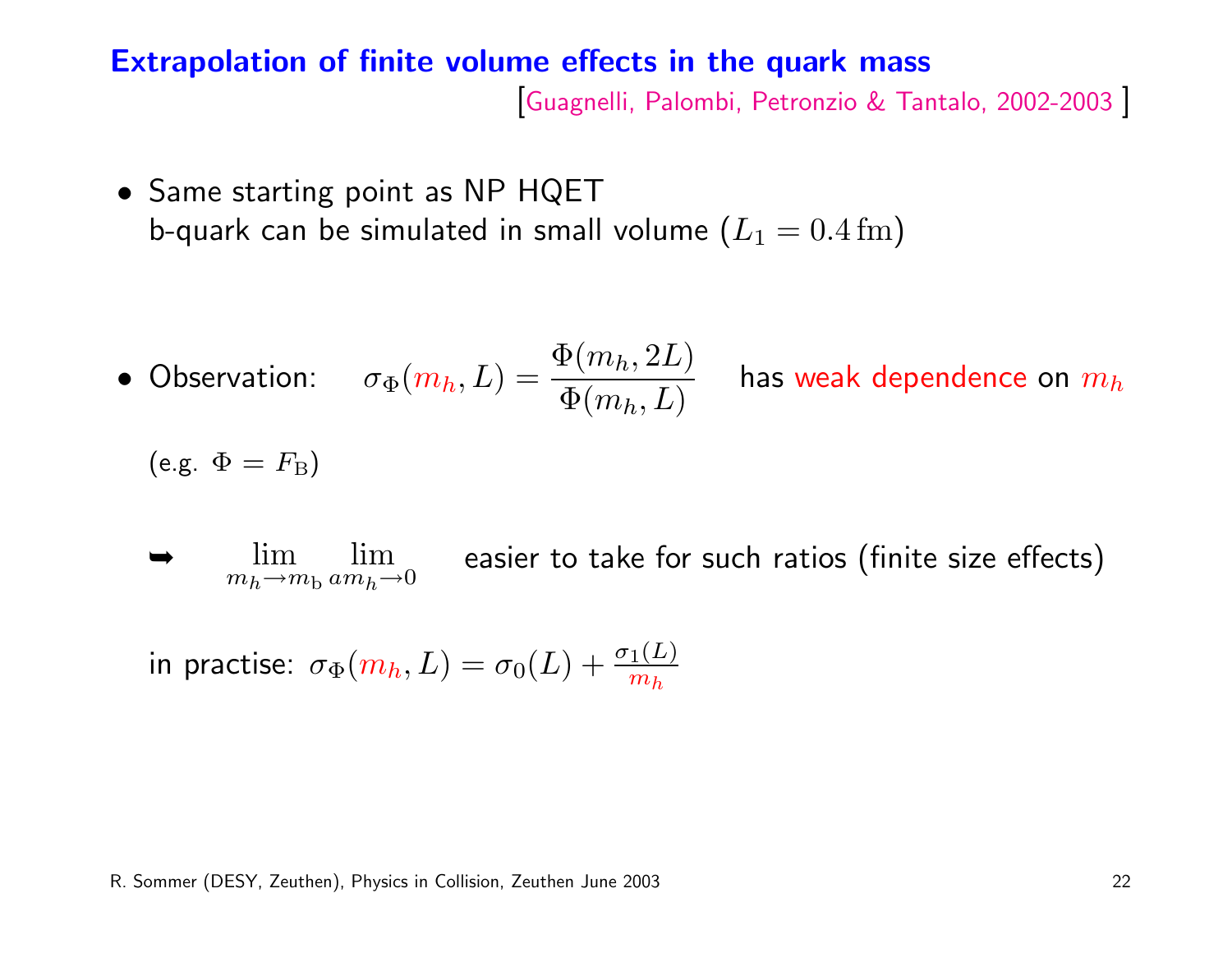• in detail (e.g.  $\Phi = F_{\text{B}}$ )



R. Sommer (DESY, Zeuthen), Physics in Collision, Zeuthen June 2003 23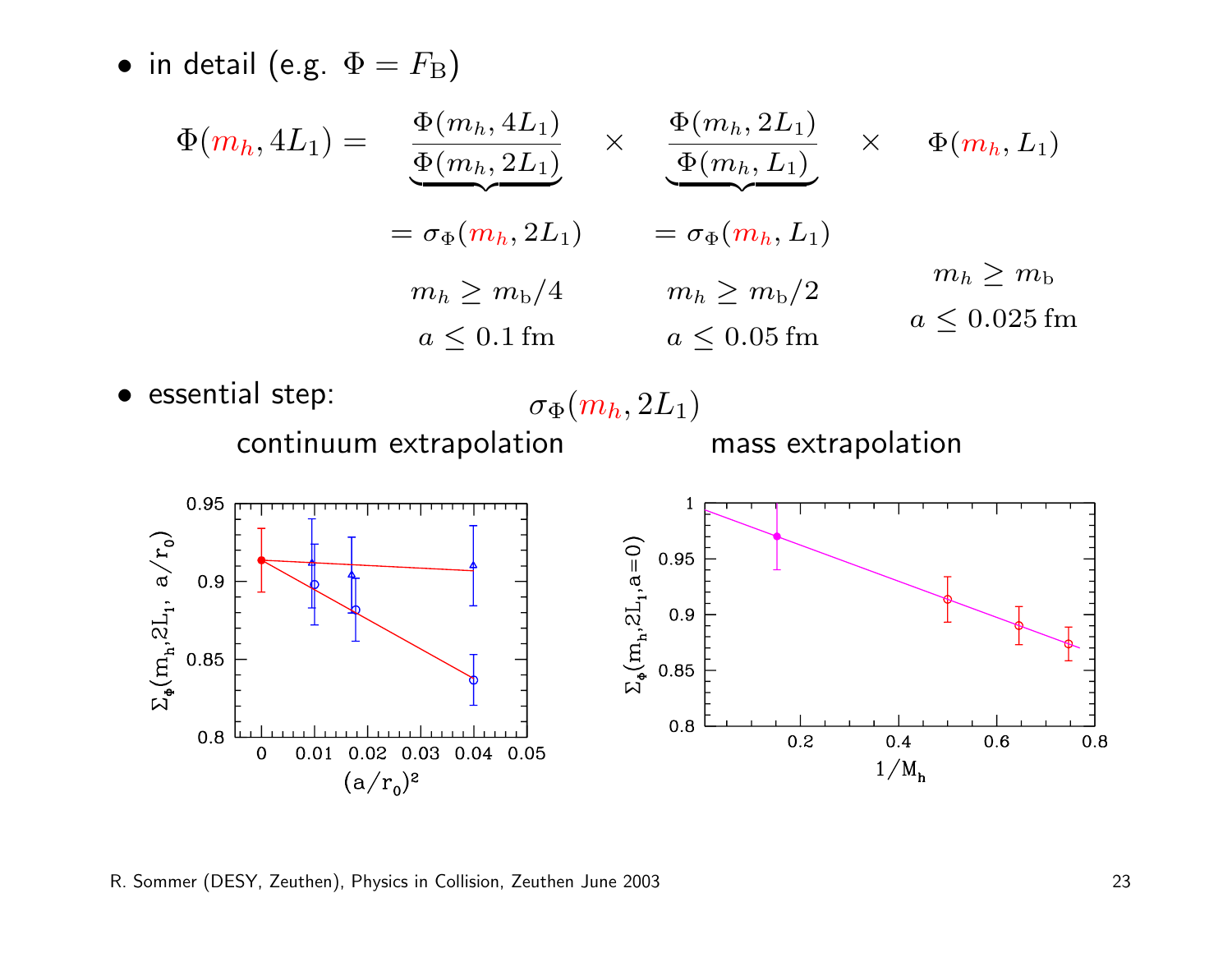- Also a determination of b-quark mass has been performed by this method.
- $32^3 \times 64$  lattices needed; difficult for dynamical fermions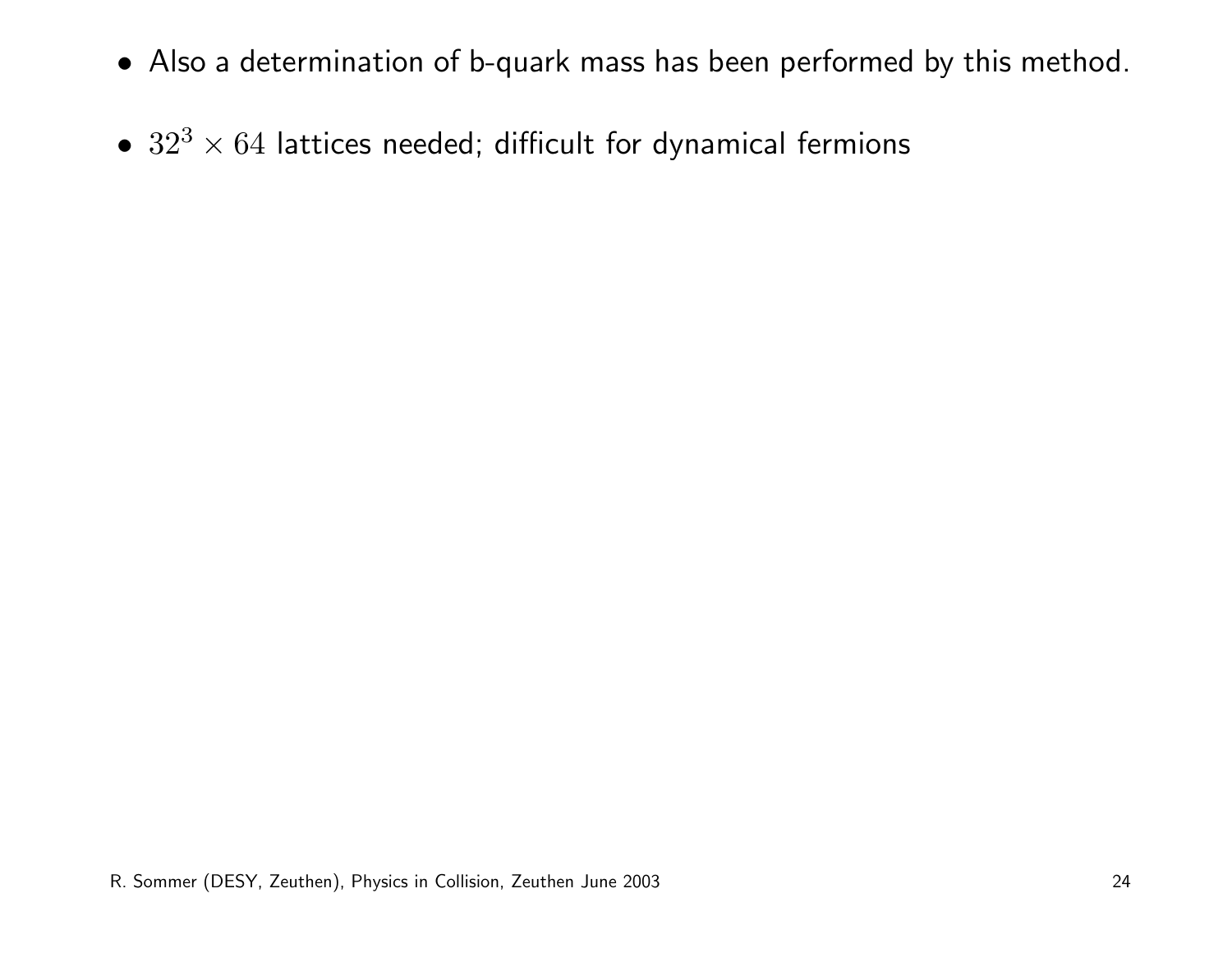### IV. Perspectives

•  $m_l \rightarrow m_{\text{phys}}$  extrapolations with dynamical quarks (,d,s) Exciting paper ["High-Precision Lattice QCD Confronts Experiment",

Davies et al., hep-lat/0304004

```
claim: "small quark masses in N_f = 3 theory under control" no more
                                                         quenching
```
some questions about the first principles remain

```
(locality, unitarity, continuum limit)
```
• new methods are available which are promising for dynamical quarks

do not need huge lattices

- Non-perturbative HQET
- Extrapolation of observables in L and  $m_{\rm b}$
- Chances that methods will be developed which lead to precision matrix elements  $\rightarrow$  match experimental precision within this decade ?!  $1/m<sub>b</sub>$  corrections ...